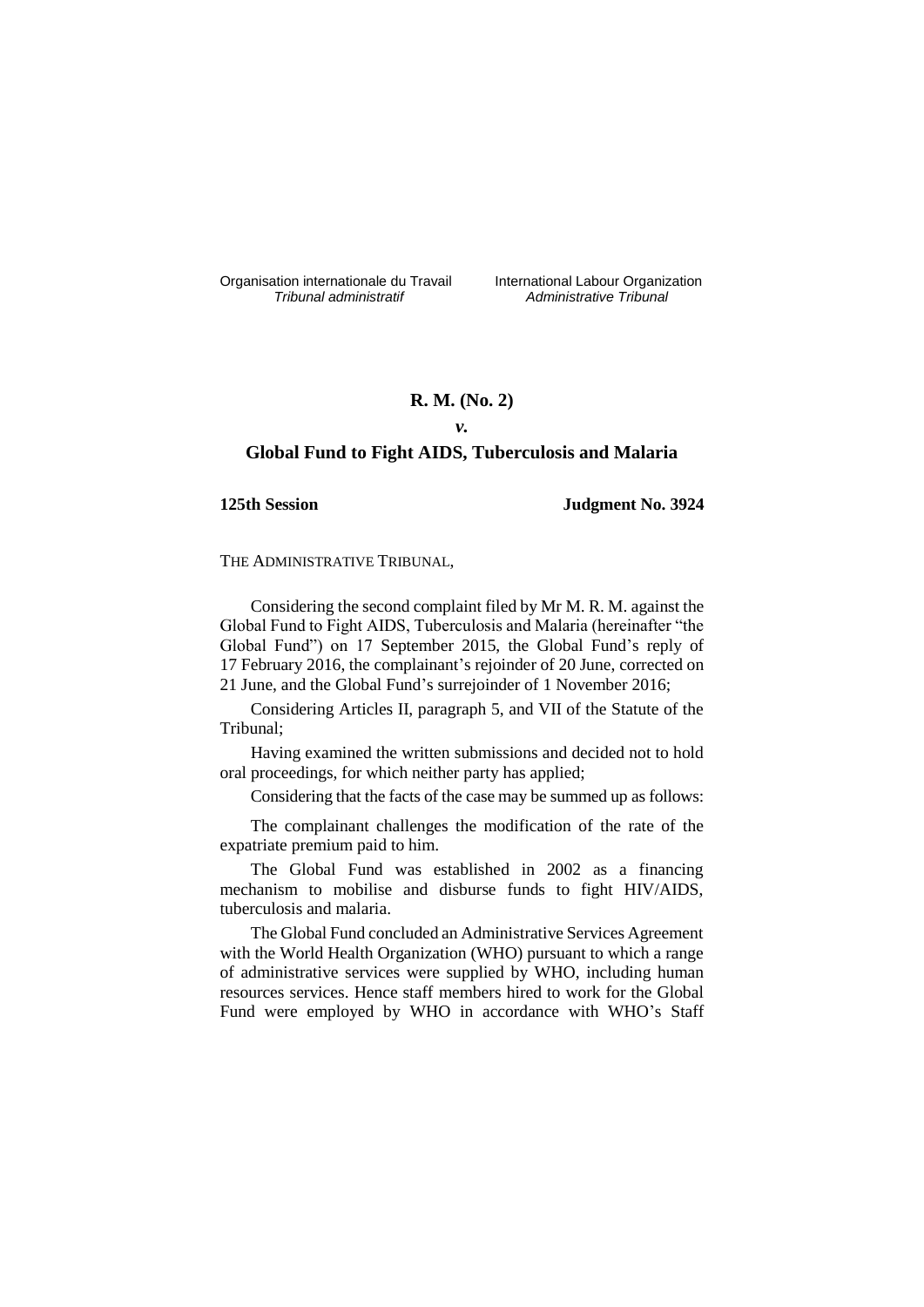Regulations and assigned to the Global Fund's projects. On 31 December 2008 the Global Fund and WHO terminated the Agreement. Consequently the employment of WHO staff members assigned to the Global Fund's projects was terminated, but they were simultaneously offered contracts of employment on 1 January 2009 directly with the Global Fund, which became an autonomous organisation.

Concerning the expatriate premium which is at stake in this complaint, Article 3.3.3 of Part 3 of Annex 1 to the Human Resources Policy Framework provides that the Global Fund will have a single expatriate benefit – the expatriate premium – that will replace the following allowances that were included in the WHO benefits package: home leave travel, education grant travel, rental subsidy and family visit travel. The expatriate premium is calculated as a percentage of the annual salary, with applicable rates provided in the Policy Framework. The rate is determined at a certain level for the first six years of continuous service with the Global Fund and then diminished from the seventh to the tenth year of employment. The expatriate premium is phased out entirely from the eleventh year of employment onwards. Article 3.3.3 further provides that the expatriate premium shall provide an allowances and benefits package that ensures most employees will receive allowances that are equivalent or better than those received when working for WHO. It also provides that the "grandfathering" principle will apply to those who are disadvantaged by the new arrangements. The grandfathering may be for a time-limited period or for the remaining period for which the employee is engaged by the Global Fund.

In November 2008 the complainant, who had joined the Global Fund in 2006, signed an agreement for his transfer from WHO to the Global Fund with effect from 1 January 2009. At the same time he signed an employment contract of continuing duration with the Global Fund as a Finance Analyst at grade 3. It was stated therein that he was an expatriate and that in accordance with the Global Fund Rules for Grandfathering of WHO Benefits/Allowances and Mapping Employees Across from Current WHO Salary to Global Fund Salary, he would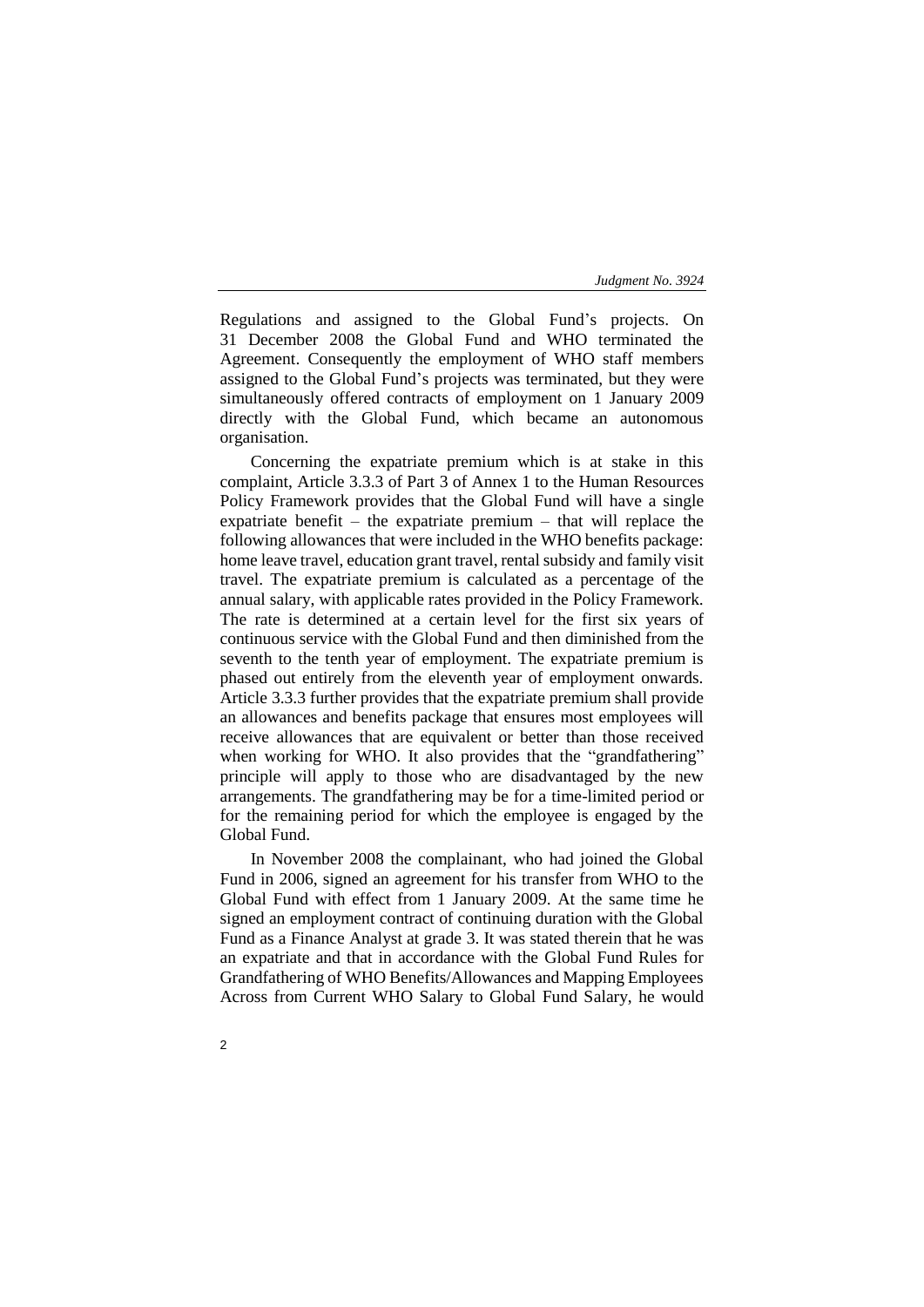receive compensation to ensure that the overall value of the benefits and allowances he enjoyed as a WHO staff member was retained.

In November 2014 the Head of the Human Resources Department (HRD) informed the complainant that, as from 1 January 2015, he would be in his seventh year of employment with the Global Fund and that the rate of his expatriate premium would be reduced.

On 21 April 2015 the complainant filed a Request for Resolution with HRD, objecting to the reduction of his expatriate premium as shown on his payslip of 23 January. In his view, the Global Fund had violated the grandfathering principle. He therefore asked to be reimbursed in respect of the reduction applied since January 2015 and that the reduction not be applied to his salary until the end of his contract. He also asked that salary increases other than those relating to performance be applied with retroactive effect.

On 19 June 2015 the Acting Head of HRD wrote to the complainant indicating that a number of staff in the same situation as his had submitted similar Requests for Resolution and that his response addressed all submissions made by former WHO employees. Concerning salary increases, he did not find any evidence that a promise had been made when the complainant was placed under the employ of the Global Fund to the effect that his salary would constantly increase. The compensation and benefits regulations in force as of 1 January 2009 provided that salary increases were not automatic but were based on market movement, key performance indicators and performance. The complainant's request therefore could not be granted, and progressive reductions in expatriate premiums after six years of employment with the Global Fund would continue to apply in accordance with the Employee Handbook. The Head of HRD stated that the complainant had the right to submit an appeal to the Appeal Board in accordance with applicable rules.

On 21 July 2015 the complainant sought clarification with the Coordinator of the Office of the Appeal Board as to whether matters concerning reduction of expatriate premium were within the "jurisdiction/mandate" of the Appeal Board. The Coordinator replied on 13 August that "it [was] out of the scope of the Appeal Board to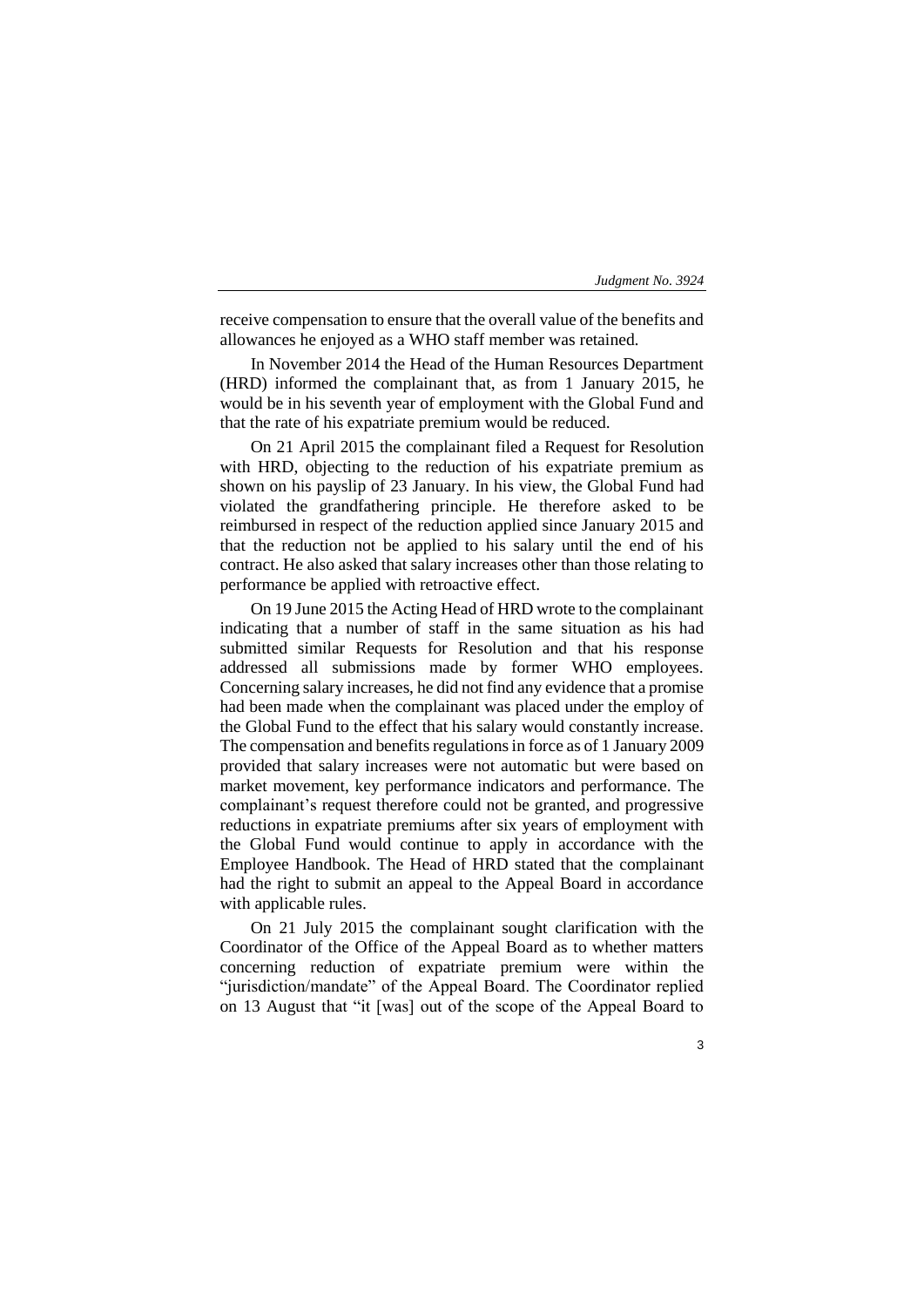deliberate on the rules applying to the reduction of the expatriate premium", the Appeal Board had no mandate or authority to set or change policy, benefits or rules. She stated that with respect to "the grandfathering clause applying to [his] contract and to the promised performance based salary increase, the issue could be appealable at the Appeal Board as it might have affected [his] condition of employment". She added that, in the absence of a formal Request for Appeal and further details, she could not confirm that such grievance would be considered receivable by the Appeal Board.

On 17 September 2015 the complainant filed a complaint with the Tribunal impugning the decision of 19 June.

The complainant asks the Tribunal to set aside the impugned decision and to order the Global Fund to reimburse him all expatriate premium reductions applied since January 2015. He also asks the Tribunal to order the Global Fund to pay all the lost salary and benefits he should have received had he remained in the employ of WHO, and to order the Global Fund to ensure, as it had committed to do, that his overall salary and allowances are as good as or better than the salary and allowances he received while employed by WHO. He further requests the Tribunal to order the Global Fund to respect "the letter and the spirit" of the grandfathering principle when it adopts a policy or makes a decision that affects his salary and allowances. He claims 5,000 Swiss francs in moral damages plus costs.

The Global Fund asks the Tribunal to dismiss the complaint as irreceivable for failure to exhaust internal means of redress, and without merit.

## CONSIDERATIONS

1. The complainant is employed by the Global Fund as a Finance Analyst. On 17 September 2015 he filed a complaint with the Tribunal impugning, in terms, a decision of 19 June 2015. The impugned decision was constituted by an email and an attached letter of that date from the Acting Head of HRD responding to a Request for Resolution submitted by the complainant on 21 April 2015.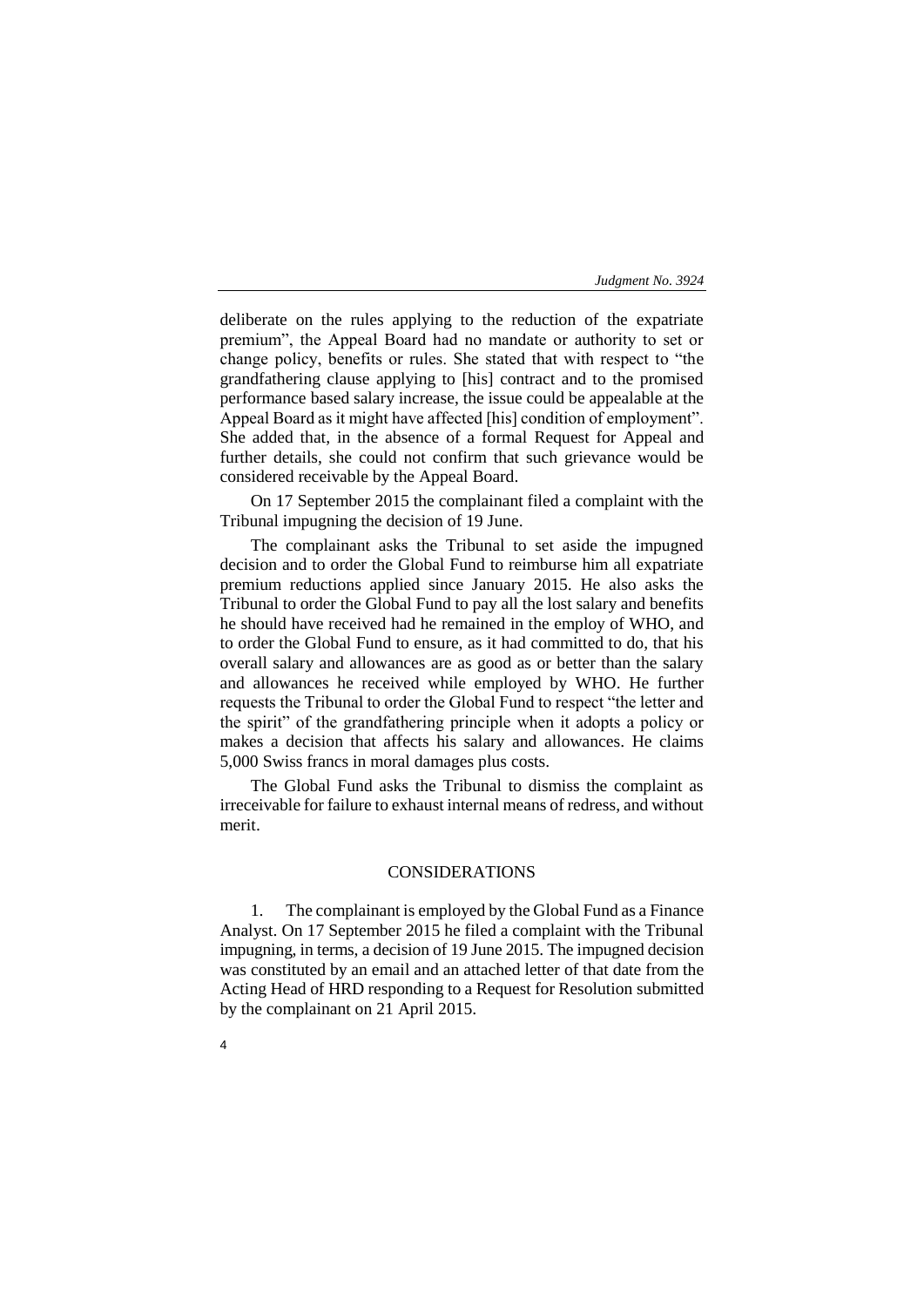2. The Global Fund challenges the receivability of the complaint. It is convenient to deal with this issue at the outset. It is unnecessary to detail the circumstances in which the Request for Resolution was submitted nor to detail the subject matter of the request. Suffice it to note that the complainant was challenging the reduction of an expatriate premium (in character, an allowance) which he had earlier been paid for several years following the transfer of his employment from WHO in late 2008, effective 1 January 2009, to direct employment with the Global Fund.

3. The receivability is challenged on two related bases. The Global Fund argues that the decision of 19 June 2015 does not constitute a final decision and the complainant has not exhausted internal means of resisting it under the applicable Staff Regulations. Those means involve any internal appeal to the Appeal Board. Accordingly, on the organisation's argument, Article VII, paragraph 1, of the Tribunal's Statute applies rendering the complaint irreceivable.

4. The complainant's answer to this argument in his rejoinder is that the decision of 19 June 2015 was a final decision in circumstances where he had sought, on 21 July 2015, the advice of the Office of the Appeal Board as to whether that decision could be appealed internally, and that he was advised, as he understood the advice, that the Board took the view it had no mandate or jurisdiction to adjudicate on the subject matter of the complainant's grievance.

5. It is tolerably clear from the complainant's Request for Resolution of 21 April 2015 that he was disputing the reduction of the expatriate premium on the basis that the reduction was inconsistent with the grandfathering principle applicable to his contract. The remedy he sought was the reimbursement of the reduction which had applied since January 2015, that the reduction not apply to his salary until the end of his contract and that salary increases (other than for performance) be applied with retroactive effect to, it appears, the expatriate premium to which he considered he was entitled.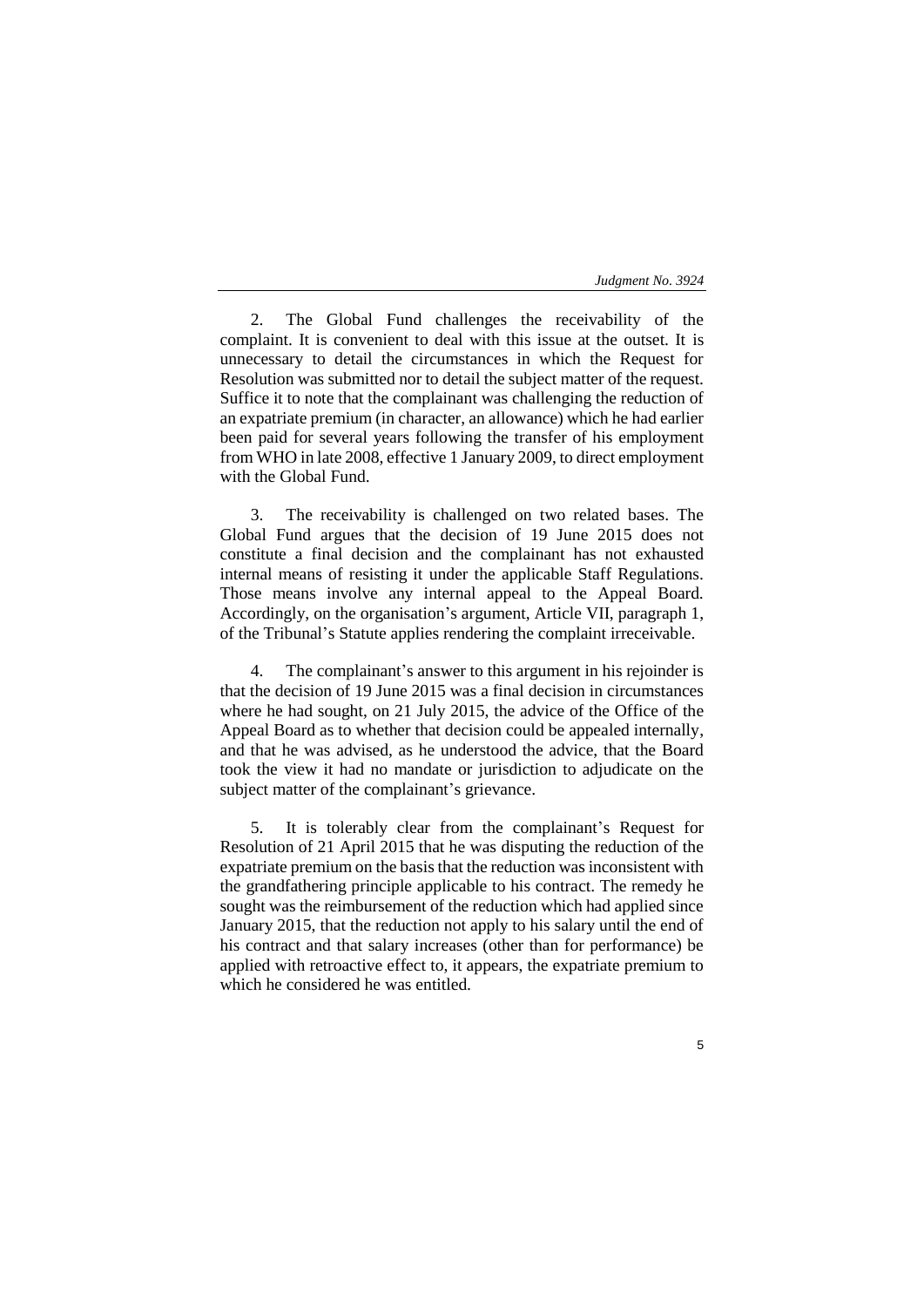6. In his email to the Coordinator of the Office of the Appeal Board of 21 July 2015, the complainant sought to have clarified "if matters concerning reduction on Expat Premium, which affected our benefits [were] within the jurisdiction/mandate of the Office of the Appeal Board". The complainant then set out the circumstances or context in which that clarification was sought which were that he had submitted a "formal appeal for resolution" concerning the reduction "on Expat Premium" and that the organisation had not complied with its formal commitment that the level of revenue would be "at least as good as if we were in WHO". The complainant said he considered, effectively, this commitment as being "the condition sine qua non to the application of the reduction of expat premium after 6 years". He also complained that the response he had received from the Head of HRD was a generic response that had not addressed specific arguments he had raised.

7. The gravamen of the complainant's grievance, as identified in the email of 21 July 2015, was the application to him of the arrangements that had been put in place at the time of the transfer of his employment and the employment of others from WHO to direct employment with the Global Fund.

8. The response of the Coordinator of the Office of the Appeal Board firstly noted that the reduction in expatriate premium was "ruled by Annex VIII, Article 7 of the Employee Handbook" and she then noted that the "Appeal Board has no mandate or authority to set or change policy, benefits or rules". However the Coordinator went on to say "[w]ith respect to the grandfathering clause applying to your contract and to the promised performance based salary increase, the issue could be appealable at the Appeal Board as it might have affected your condition of employment". The Coordinator then observed that "in [the] absence of formal Request for Appeal and further details, [she could not] confirm that such grievance would be considered receivable by the Appeal Board".

9. Viewed reasonably and objectively, this response should have been understood by the complainant as saying that his grievance concerning the application of the grandfathering arrangements to his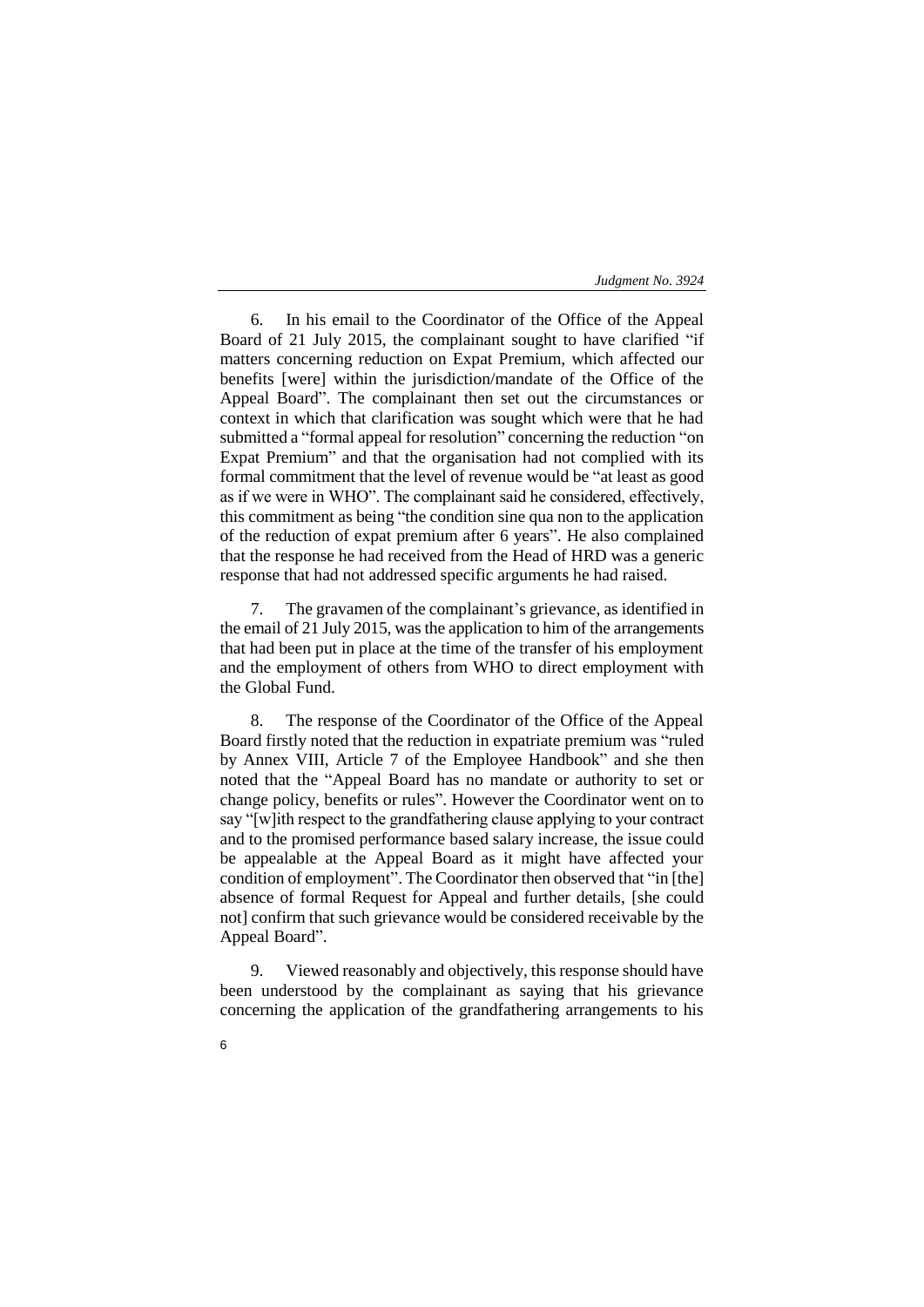7

circumstances could be the subject of appeal. What he was being told about the limits of the jurisdiction of the Appeal Board was simply that he could not challenge the terms of those arrangements or the policy underlying them. However his grievance was not of that character and, as just noted, concerned the application (and potentially the interpretation) of those arrangements. Thus the complainant was being told he could pursue an appeal against any decision embodied in the email and the attached letter of 19 June 2015. This he failed to do.

10. In the result the complaint is irreceivable because the complainant has not exhausted internal means of resisting any decision embodied in the email and the attached letter of 19 June 2015.

# DECISION

For the above reasons, The complaint is dismissed.

In witness of this judgment, adopted on 31 October 2017, Mr Giuseppe Barbagallo, President of the Tribunal, Ms Dolores M. Hansen, Judge, and Mr Michael F. Moore, Judge, sign below, as do I, Dražen Petrović, Registrar.

Delivered in public in Geneva on 24 January 2018.

GIUSEPPE BARBAGALLO

DOLORES M. HANSEN